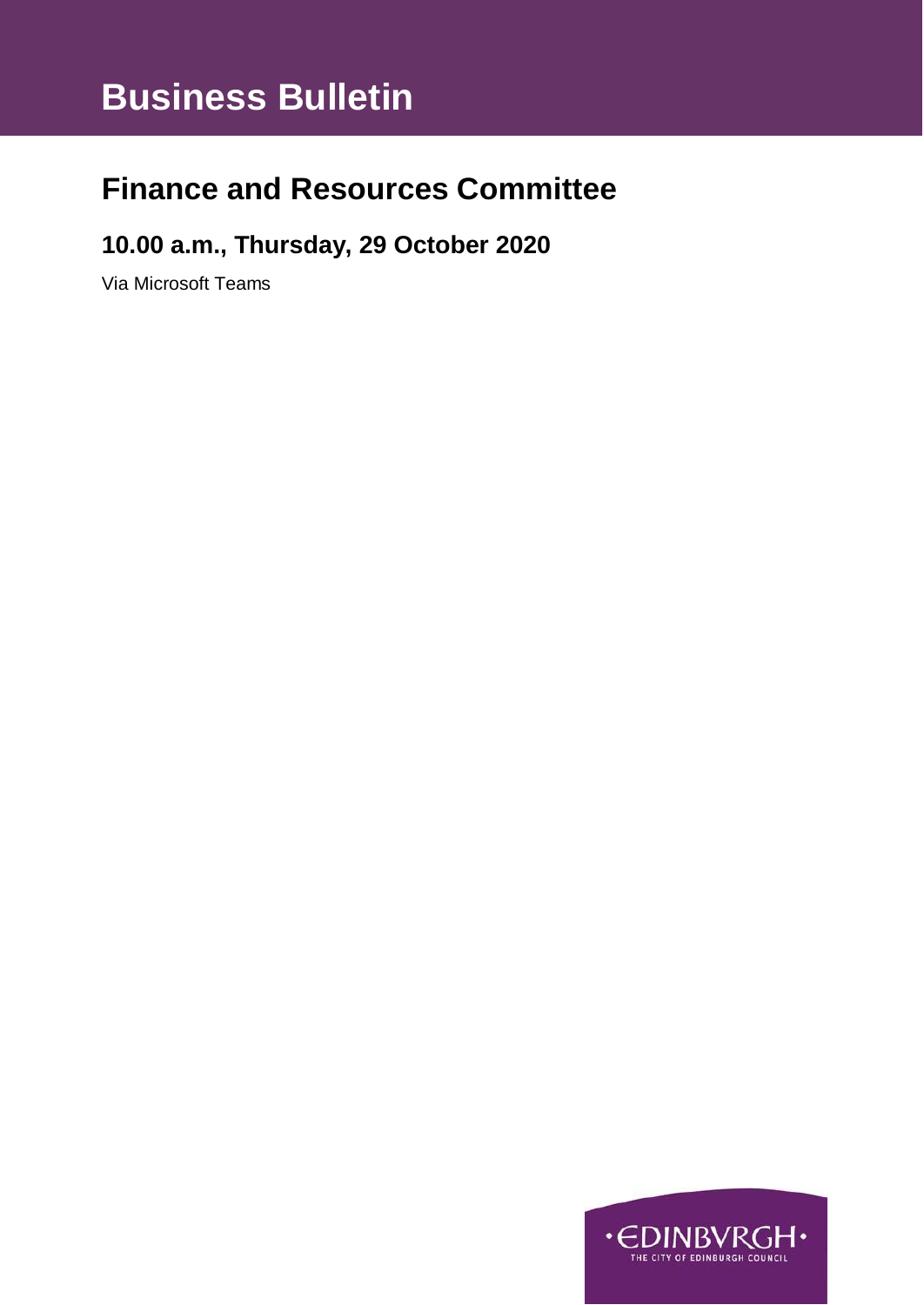# **Finance and Resources Committee**

### **Convener:**

**Convener:** Convener Councillor Rob Munn



Vice-Convener Councillor Joan Griffiths



#### **Members: Contact:**

Councillor Chas Booth Councillor Graeme Bruce Councillor Gavin Corbett Councillor George Gordon Councillor Graham Hutchison Councillor Andrew Johnston Councillor Alasdair Rankin Councillor Neil Ross Councillor Mandy Watt

[Rachel](mailto:Blair.Ritchie@edinburgh.gov.uk) Gentleman Committee Services [rachel.gentleman@edinb](mailto:rachel.gentleman@edinburgh.gov.uk) [urgh.gov.uk](mailto:rachel.gentleman@edinburgh.gov.uk) 0131 529 4107

Sarah Stirling Committee Services [sarah.stirling@edinburgh](mailto:sarah.stirling@edinburgh.gov.uk) [.gov.uk](mailto:sarah.stirling@edinburgh.gov.uk) 0131 529 3009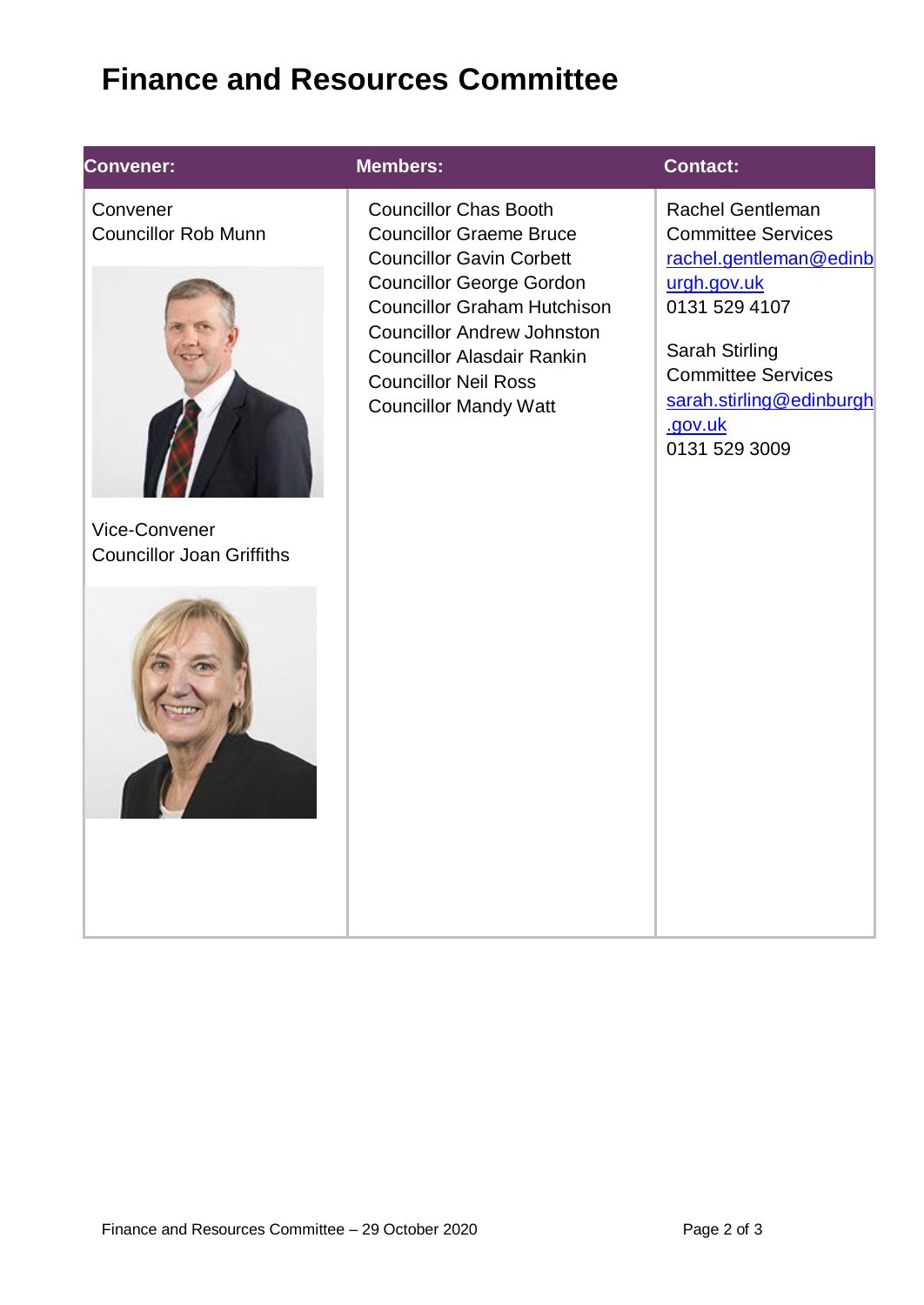| <b>Recent News</b>                                                                                                                                                                                                                                                                                                                                                                                                                            | <b>Background</b> | <b>Contact</b>                                                               |
|-----------------------------------------------------------------------------------------------------------------------------------------------------------------------------------------------------------------------------------------------------------------------------------------------------------------------------------------------------------------------------------------------------------------------------------------------|-------------------|------------------------------------------------------------------------------|
| <b>Community Asset Transfers - Annual</b><br><b>Report Update</b>                                                                                                                                                                                                                                                                                                                                                                             |                   | <b>Lindsay Glasgow, Strategic Asset</b><br><b>Management Senior Manager,</b> |
| Under Section 95 of the Community                                                                                                                                                                                                                                                                                                                                                                                                             |                   | lindsay.glasgow@edinburgh.gov.uk                                             |
| Empowerment (Scotland) Act 2015, the<br>Council must publish an annual return by<br>30 June, specifying certain Community<br>Asset Transfer (CAT) activity and the steps<br>taken to promote CAT with community<br>bodies from 1 April 2019 to 31 March 2020.<br>The report has been published on the<br>Council website and can be found at:<br>https://www.edinburgh.gov.uk/commercial-<br>property-sale-let/community-asset-<br>transfer/1 |                   | Tel: 0131 469 3312                                                           |
| The report only includes requests that have<br>been considered by a Stage 2 panel<br>(sustainable business case). In addition to<br>the request formally reported, we also dealt<br>with the following during the reporting<br>period: 21 initial enquiries - most requests<br>requiring research and informal meetings<br>with potential applicants.                                                                                         |                   |                                                                              |
| Two Stage 1 panels – convened to assess<br>expressions of interest and to allow<br>successful requests to proceed towards<br>Stage 2                                                                                                                                                                                                                                                                                                          |                   |                                                                              |
| Eleven live cases are currently being<br>considered, with the majority preparing<br>their sustainable business cases for a<br>Stage 2 panel submission                                                                                                                                                                                                                                                                                        |                   |                                                                              |
| As noted in the report, a range of activities<br>to promote and support CAT by community<br>bodies have been undertaken and have<br>been well received. We continue to provide<br>support and guidance to community<br>groups, council officials and elected<br>members.                                                                                                                                                                      |                   |                                                                              |
| Since the end of the reporting period, there<br>has been considerable activity, with four<br>CAT requests being approved by<br>Committee. These will be formally reported<br>in next year's submission.                                                                                                                                                                                                                                       |                   |                                                                              |